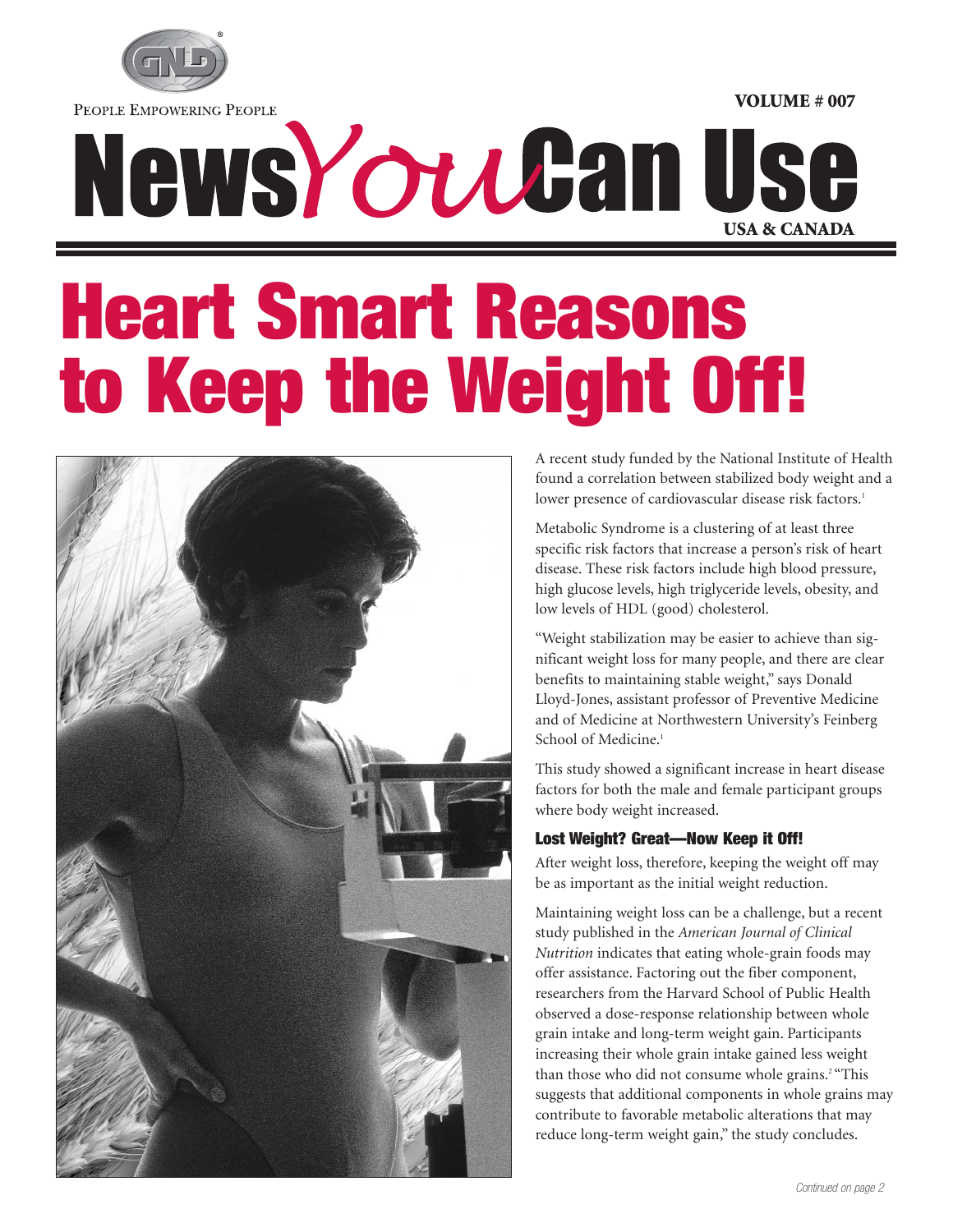#### *Continued from page 1*

### **Tre-en-en® Once Again!**

Getting whole grains in your diet can be a challenge. According to a recent article in the *Journal of Nutrition*, increased intake of whole-grain foods is limited by a lack of consumer awareness of the health benefits of whole grains, difficulty in identifying whole-grain foods in the market place, and higher prices for whole-grain foods.<sup>3</sup>

This nutritional dilemma is, of course, familiar to GNLD. For over 45 years, GNLD has known that good nutrition begins at the cellular level, and that cellular nutrition is difficult to achieve through today's diet.



In 1958, scientists formulated a dietary supplement that replaces the lipids and sterols lost through deficient diet or

modern food processing. This supplement became known as Tre-en-en Grain Concentrates, a unique combination of whole grain extracts from whole-wheat berry, rice bran, and soybeans.

We all know that Tre-en-en increases cellular efficiency and may result in higher energy levels. Now research indicates that it may help keep off those unwanted pounds, too!

- 1. American Heart Association, www.americanheart.org 2. *American Journal of Clinical Nutrition*, volume 80, pp. 1237-1245
- 3. "Choose A Variety of Grains Daily, Especially Whole Grains: A Challenge for Consumers", Kantor, Linda; *Journal of Nutrition*, 2001; 131: 4735-4865

### **Harvard Study Supports GR2 Control® Program**

Maintaining a healthy weight is important to all of us. In addition to the emotional factors involved, excessive weight has been linked to heart disease, diabetes, high cholesterol levels, and many other health problems.

However, with so many theories of weight loss available, it is understandable that people can become overwhelmed or even discouraged in the attempt to achieve and maintain a healthy weight.

*The Journal of the American Medical Association* recently published findings from a study conducted at Harvard University which supports the premise that a diet containing foods with lower glycemic response levels is more effective in maintaining weight loss than a diet based primarily on low fat foods.<sup>1</sup>

The Harvard study compared subjects on a low-glycemic load diet with those on a low-fat diet. The low-glycemic load diet reduces carbohydrates that digest rapidly and raise blood sugar and insulin to high levels—such as white bread, refined breakfast cereals, and concentrated sugars. Instead it emphasizes carbohydrates that release sugar more slowly, including whole grains, most fruits, vegetables, nuts, and legumes.

"On a typical low-fat diet, the participants tended to experience more perceived hunger and a slower metabolic rate, which may make it more difficult to stay on the diet, while those on the low-glycemic load diet did not feel as hungry and had a faster metabolic rate," states Dr. David Ludwig, the study's senior investigator. Dr. Ludwig continues, "Our data suggests that the type of calories consumed independent of the amount—can alter metabolic rate."

The study also suggests that in addition to improved cardiovascular risk factors, the subjects on the low-glycemic load diet were better able to stay with the program and, therefore, maintain their lower weight.

### **GNLD Leads the Way!**

While these results may be interesting, to GNLD, they are not new. On the frontier of nutritional science, GNLD's Scientific Advisory Board and Global Science Network began developing a weight loss program based on these principles back in 1999!

The GR<sup>2</sup> Control program, as the name implies, revolves around controlling glycemic response. The number "2" represents the exponential benefits for long-term health through a low glycemic response diet. In addition to weight loss, these benefits include lower risk of heart disease, diabetes, and other diseases.

In order to assist people in distinguishing between high- and low-glycemic response



foods, the program contains specific lists of food to Enjoy or Avoid, and includes suggestions for snacks and main meals. The complete GR<sup>2</sup> Control products work together to:

- Re-balance nutrient intake
- Re-program the body's biochemical signal network
- Re-energize the body.

The GR<sup>2</sup> Control program utilizes the body's natural glycemic response to lower insulin secretion demands, keeping you off the Glycemic Roller Coaster and out of the Insulin Trap. It provides sustained feelings of satisfaction between meals, maintains balanced and controlled energy levels, and keeps "fat-storage doors" closed and "fat-burning doors" open. GR2 Control is truly on the cutting edge of weight loss and disease prevention science!

1. *Journal of American Medical Association,* November 24, 2004; volume 292, pp. 2482-2490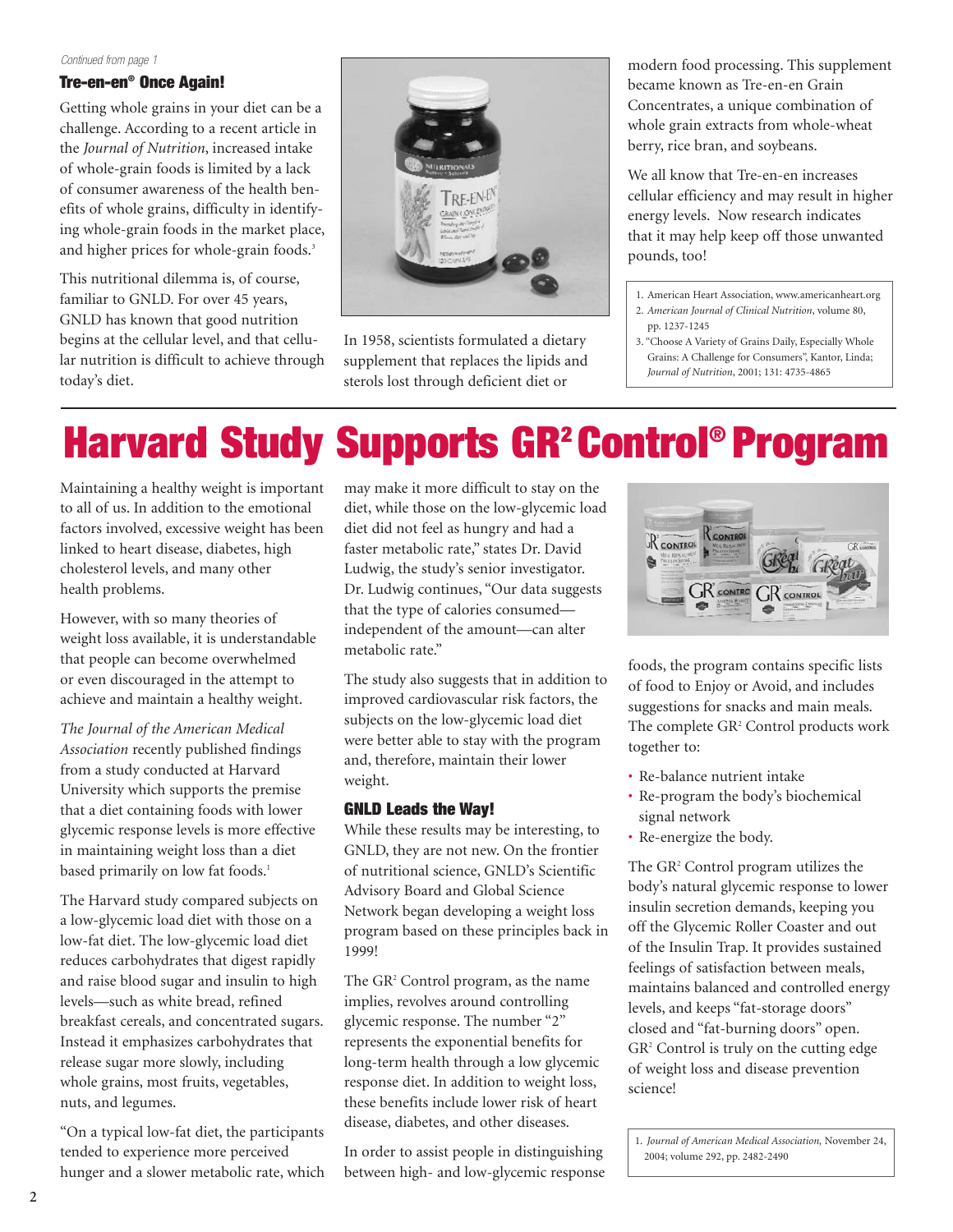

## **The SAB Has The Answers!**

**GNLD's Scientific Advisory Board Answers Your Important Health Questions**

### Q: Are GNLD's Nutriance<sup>®</sup> products hypoallergenic?

**A:** "Hypoallergenic" is a term that describs a specific type of testing done on products manufactured in the U.S.. However, tests conducted on Nutriance products go far beyond that which is required to be classified as "hypoallergenic." Tested in Europe's most prestigious dermatological research facility, each Nutriance product exceeds the stringent testing methods required by Europe. When testing our new Nutriance product line, we go far beyond the simple skin-reaction tests performed by some companies. In fact, our Nutriance products go through some of the most sophisticated and advanced cosmetology tests available today. These procedures are more rigorous than standard hypoallergenic testing, resulting in high product quality and low allergic potential.

**Q:** In the GR2 Control program, is the Enjoy/Avoid booklet only a guide for dinner? Can it be used to substitute foods for the mini-meals, too?

**A:** The Enjoy/Avoid booklet is designed to help the user in several ways. Primarily, the booklet helps GR<sup>2</sup> Control participants pick items for their main meal. Additionally, the Enjoy/Avoid booklet provides guidelines for meal choices when a GR2 Control shake is not available (when dining out, for example). This way, participants can choose foods that are both nutritious and are part of the program. Finally, the booklet gives food choices for those individuals who have met their weight loss goals and are now in maintenance mode. The mini-meal suggestions should not be substituted, as they are designed specifically to go hand-in-hand with the program.

Q: Why are there two supplements in the Beta-Zyme<sup>TM</sup> packets?

**A:** Beta-Zyme packs a "one–two punch" that attacks digestive ailments where they begin: in the stomach and in the intestine. Enzyme Digestive AidTM supports the body's ability to digest carbohydrates, fats, and proteins and is intestine-targeted.  $Beta-Gest^{TM}$  supports efficient digestion in the stomach with "controlled-release" hydrochloric acid to assist digestion of protein and lactose. Each product offers a safe and effective means of supporting the body's natural digestive processes and promoting the absorption of several key nutrients.

Q: Is Super 10™ Concentrate safe to use by someone who has sensitivity to chemicals?

**A:** Super 10 Concentrate, GNLD's most powerful cleaning product, was designed to present a very low allergenic potential. GNLD only uses ingredients in our cleaners that are completely safe for both people and the environment. In fact, Super 10 is safe to use on any surface where it is safe to use water.